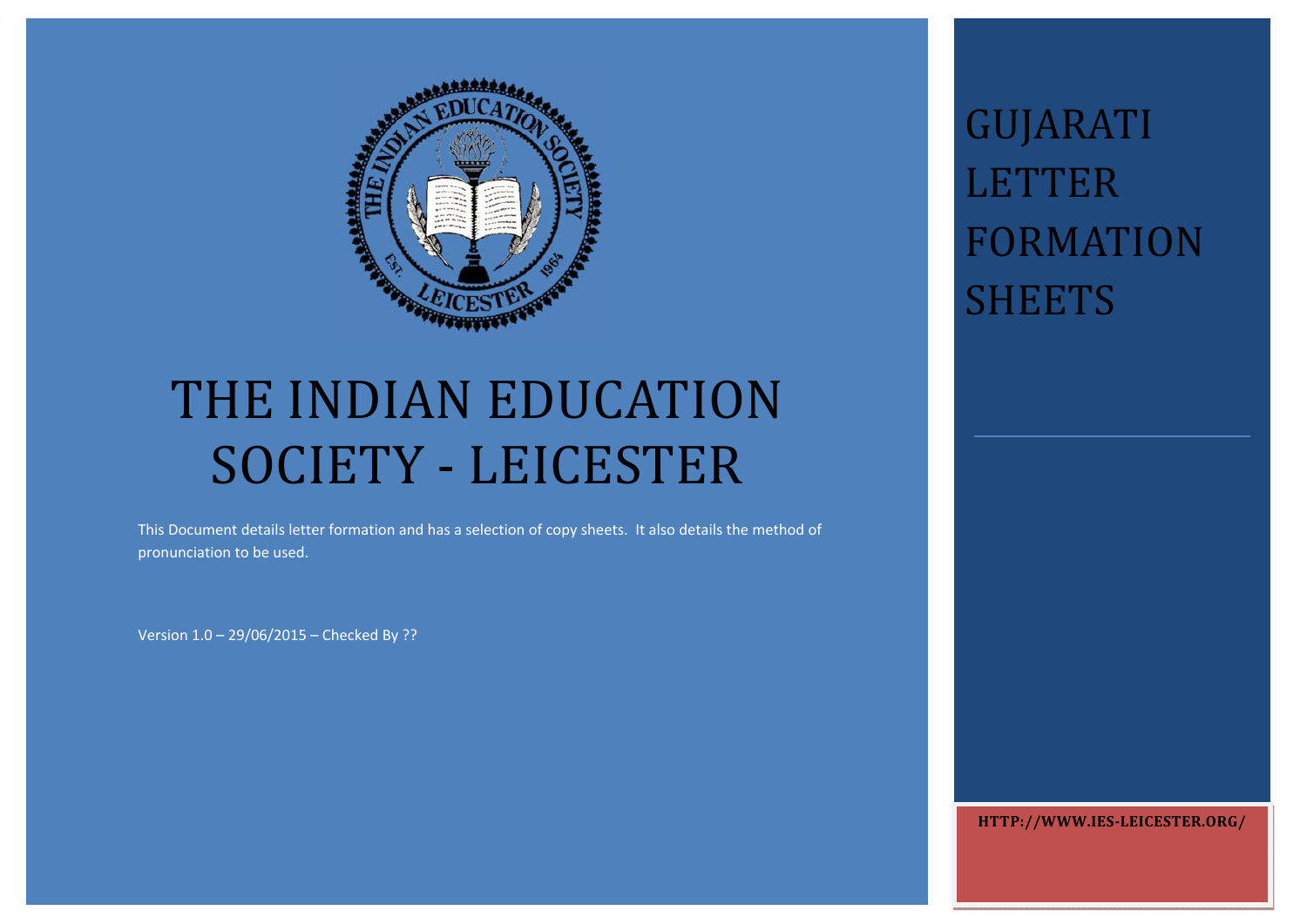| Letter        | <b>Translation</b> | $\mathbf{1}$            | $\overline{2}$ | $\mathbf{3}$                | $\overline{4}$ | $5\phantom{1}$ | $6\phantom{1}6$             | $\overline{7}$              | 8                           | 9              | 10                          | 11            | 12                          |
|---------------|--------------------|-------------------------|----------------|-----------------------------|----------------|----------------|-----------------------------|-----------------------------|-----------------------------|----------------|-----------------------------|---------------|-----------------------------|
| $\mathcal{S}$ | K                  | $\overline{\mathbf{S}}$ | S              | $\mathcal{S}$               | $\mathcal{S}$  | $\mathcal{S}$  | 8                           | $\overline{\mathcal{S}}$    | $\overline{\mathcal{S}}$    | $\overline{S}$ | $\mathsf S$                 | $\mathcal{S}$ | $\mathcal{S}$               |
| ખ             | Kh                 | ખ                       | ખ              | ખ                           | ખ              | ખ              | 버                           | Ul                          | ખ                           | Ы              | ЪH                          | UЧ            | ખ                           |
| JC            | G                  | C                       | C              | $\overline{C}$              | C              | $\bigcirc$     | $\bigcirc$                  | $\bigcirc$                  | $\bigcirc$                  | $\bigcirc$     | $\bigcirc$                  | $\bigcirc$    | $\bigcirc$                  |
| ધ             | GH                 | $\epsilon$              | $\mathfrak{C}$ | $\epsilon$                  | ઘ              | $\epsilon$     | $\epsilon$                  | $\epsilon$                  | ઘ                           | $\epsilon$     | $\epsilon$                  | $\epsilon$    | $\epsilon$                  |
| ચ             | <b>CH</b>          | ચ                       | ચ              | $\mathcal{L}_{\mathcal{A}}$ | 리              | $\mathcal{S}$  | $\mathcal{L}_{\mathcal{A}}$ | $\mathcal{L}_{\mathcal{A}}$ | $\mathcal{L}_{\mathcal{A}}$ | $\mathcal{L}$  | $\mathcal{L}_{\mathcal{A}}$ | $\mathcal{S}$ | $\mathcal{L}_{\mathcal{A}}$ |
| $\mathcal{G}$ | <b>CHH</b>         | ۶9                      | ۶9             | ÇΟ                          | 69             | ÇΟ             | 69                          | CQ                          | 69                          | ΨQ             | ۶q                          | ΨQ            | $\Theta$                    |
| $\propto$     | J                  | $\infty$                | $\infty$       | $\infty$                    | $\infty$       | $\infty$       | $\infty$                    | $\infty$                    | $\infty$                    | $\infty$       | $\infty$                    | $\infty$      | $\infty$                    |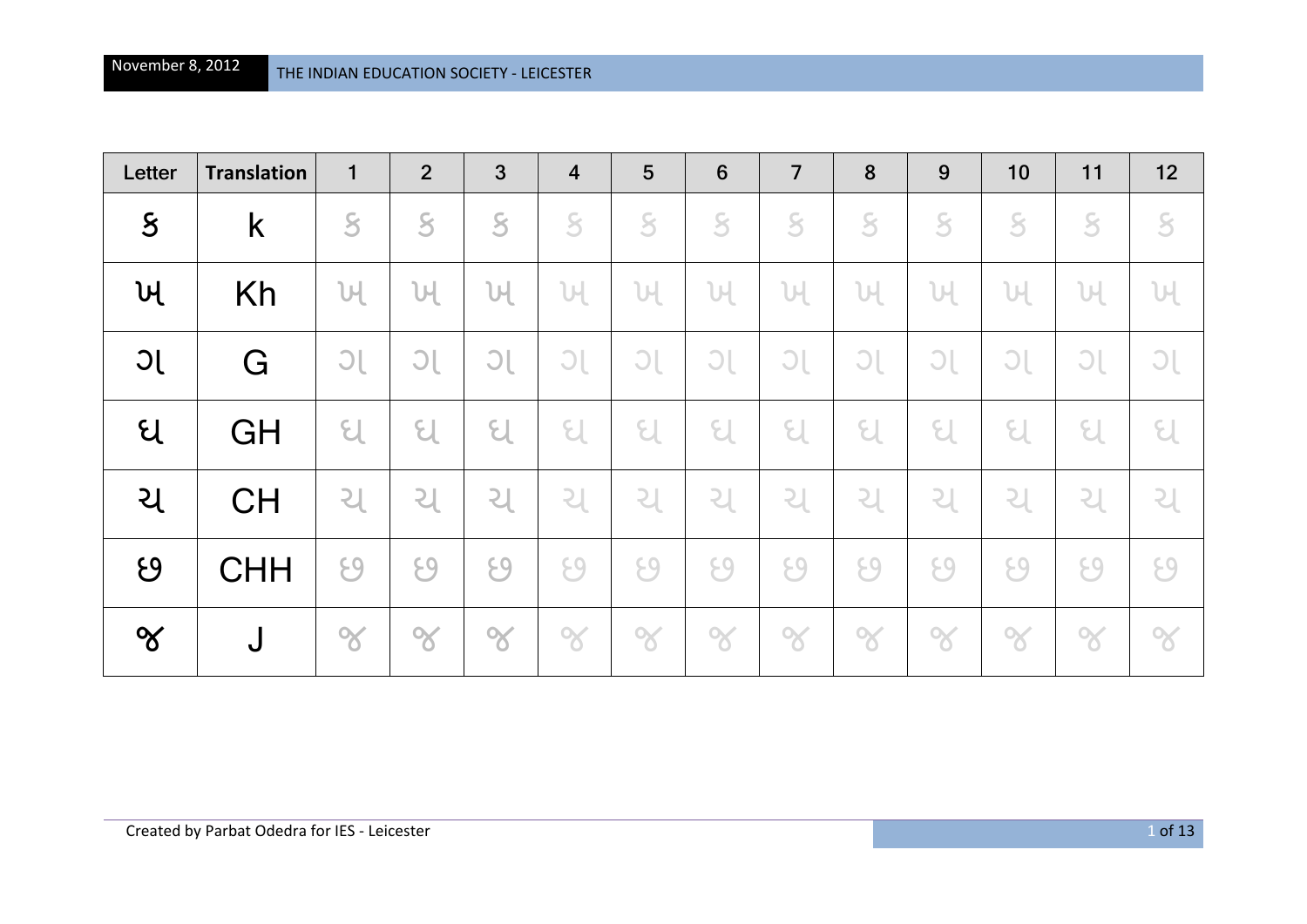| Letter         | <b>Translation</b> | $\mathbf{1}$              | $\overline{2}$ | 3                | $\overline{4}$           | 5                        | $6\phantom{1}$            | $\overline{7}$ | 8              | 9          | 10                       | 11            | 12                       |
|----------------|--------------------|---------------------------|----------------|------------------|--------------------------|--------------------------|---------------------------|----------------|----------------|------------|--------------------------|---------------|--------------------------|
| $\mathfrak{B}$ | Z                  | 3                         | 35             | 3                | 35                       | 35                       | 3                         | 35             | 33             | 35         | 35                       | 3             | $\mathfrak{B}$           |
| $\mathcal{S}$  | Τ                  | S                         | 5              | 5                | S                        | S                        | S                         | 5              | S              | S          | S                        | S             | S                        |
| $\delta$       | <b>TH</b>          | $\delta$                  | $\delta$       | $\delta$         | $\delta$                 | $\delta$                 | $\delta$                  | $\delta$       | $\delta$       | $\delta$   | $\delta$                 | $\delta$      | $\delta$                 |
| $\mathsf{S}$   | D                  | S                         | S              | S                | S                        | S                        | S                         | S              | S              | S          | S                        | S             | S                        |
| 6              | <b>DH</b>          | 6                         | 5              | 6                | 6                        | 6                        | 6                         | 6              | 6              | 6          | 6                        | 6             | 6                        |
| Ų              | <b>ANA</b>         | Q                         | βſ             | ણ                | L                        | ιgι                      | Q                         | ણ              | ણ              | Ql         | ણ                        | ιgι           | ણ                        |
| $\Delta$       | Τ                  | $\Delta$                  | $\Delta$       | $\subset \!\! 1$ | $\overline{\mathcal{L}}$ | $\overline{\mathcal{L}}$ | $\Box$                    | d              | d              | $\Delta$   | $\overline{\mathcal{L}}$ | $\Delta$      | $\overline{\mathcal{L}}$ |
| $\mathfrak{A}$ | <b>THU</b>         | $\overline{\mathfrak{L}}$ | શ              | શ                | શ                        | શ                        | $\overline{\mathfrak{A}}$ | શ              | $\overline{2}$ | શ          | શ                        | શ             | 9 <sub>l</sub>           |
| $\epsilon$     | D                  | $\epsilon$                | $\epsilon$     | $\epsilon$       | $\epsilon$               | $\epsilon$               | $\epsilon$                | $\epsilon$     | $\epsilon$     | $\epsilon$ | $\epsilon$               | $\varepsilon$ | $\epsilon$               |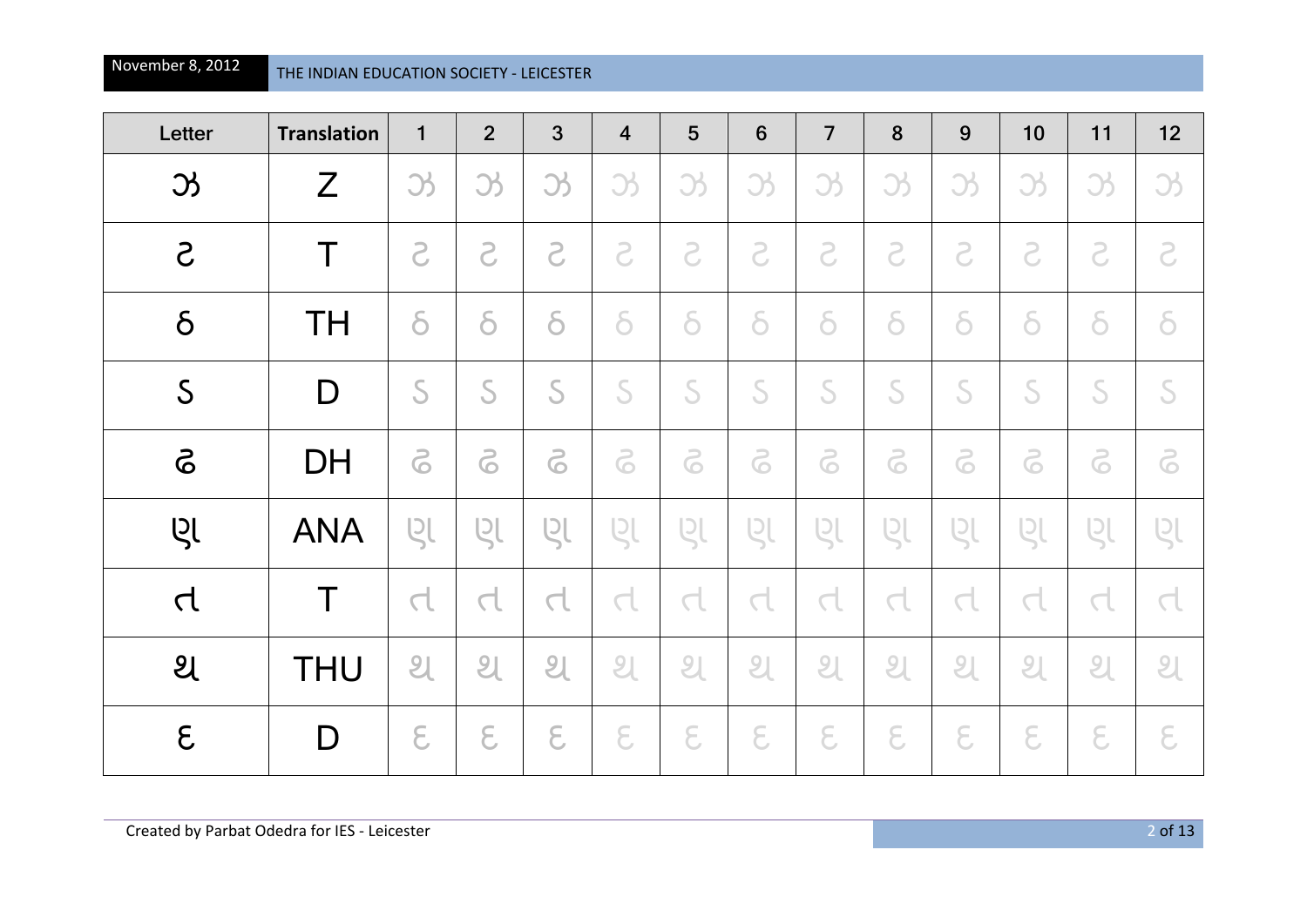| Letter                    | <b>Translation</b> | $\mathbf{1}$   | $\overline{2}$ | 3              | $\overline{\mathbf{4}}$ | 5              | $6\phantom{1}$          | $\overline{7}$ | 8              | 9              | 10             | 11             | 12             |
|---------------------------|--------------------|----------------|----------------|----------------|-------------------------|----------------|-------------------------|----------------|----------------|----------------|----------------|----------------|----------------|
| ધ                         | <b>THE</b>         | ଧ              | Я              | ધ              | ႘                       | ધ              | Я                       | Я              | ଧ              | ଧ              | ଧ              | ႘              | Я              |
| $\sigma$                  | N                  | $\sigma$       | $\sigma$       | $\sigma\vert$  | $\sigma$                | $\sigma$       | $\sigma$                | 히              | $\sigma$       | 이              | $\sigma$       | $\sigma$       | $\sigma$       |
| $\mathcal{U}$             | P                  | $\mathsf{u}$   | $\mathbf{u}$   | l              | ้น                      | ้น             | $\mathcal{U}$           | $\cup$         | $\mathcal{U}$  | ่น             | ้น             | $\mathbb U$    | $\mathcal{U}$  |
| $\boldsymbol{\mathsf{S}}$ | F                  | S              | Ş              | S              | Ş                       | S              | S                       | S              | Ş              | Ş              | S              | Ş              | Ş              |
| $\mathsf{U}$              | B                  | $\overline{u}$ | <u>어</u>       | <b>C</b>       | $\overline{u}$          | $\overline{u}$ | C <sub>1</sub>          | C <sub>1</sub> | $\overline{u}$ | (니             | C <sub>1</sub> | $\overline{u}$ | $\overline{u}$ |
| $\theta$                  | <b>BH</b>          | $\overline{G}$ | ભ              | ႘              | Q                       | ભ              | Q                       | $\overline{C}$ | Q              | ભ              | ભ              | Q              | ભ              |
| $\mathcal{H}$             | M                  | $\mathcal{H}$  | 니              | $\mathfrak{p}$ | $\overline{r}$          | $\mathfrak{p}$ | $\overline{\mathsf{H}}$ | $\overline{r}$ | $\mathcal{H}$  | $\overline{1}$ | 니              | $\overline{r}$ | $\mathcal{H}$  |
| ચ                         | Y                  | S              | <b>SI</b>      | S              | <b>SI</b>               | <b>SI</b>      | S                       | <b>SI</b>      | S              | SI             | <b>S</b>       | S              | ટા             |
| $\overline{\mathcal{L}}$  | R                  | $\overline{z}$ | 5              | $\overline{z}$ | $\overline{z}$          | $\overline{z}$ | $\overline{z}$          | $\overline{C}$ | $\overline{z}$ | $\overline{z}$ | $\overline{z}$ | $\overline{z}$ | $\overline{z}$ |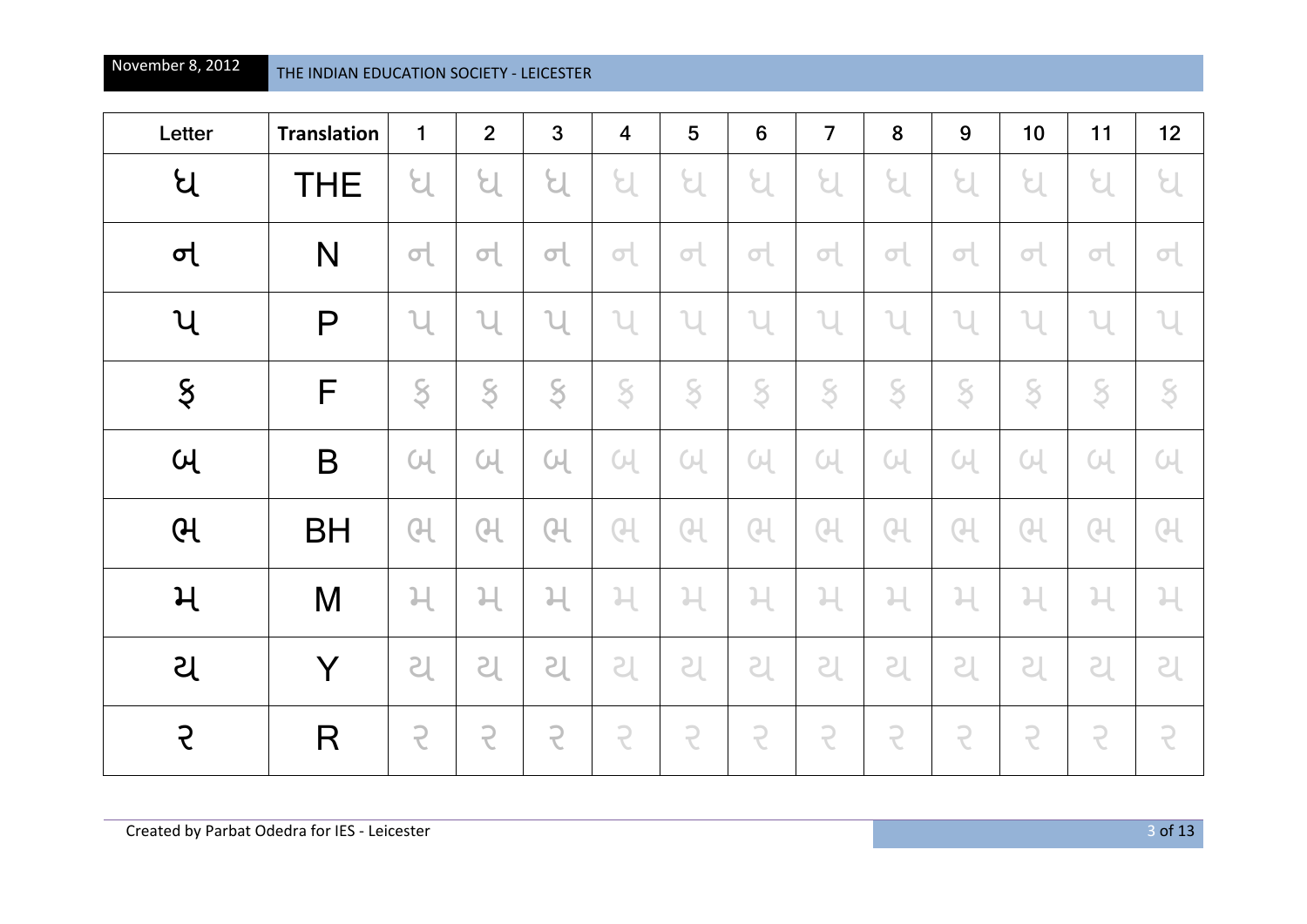| Letter         | <b>Translation</b> | 1            | $\overline{2}$         | 3                        | $\overline{\mathbf{4}}$ | 5                | $6\phantom{1}$ | $\overline{7}$           | 8                           | 9              | 10           | 11                       | 12                     |
|----------------|--------------------|--------------|------------------------|--------------------------|-------------------------|------------------|----------------|--------------------------|-----------------------------|----------------|--------------|--------------------------|------------------------|
| $\overline{d}$ |                    | લ            | લ                      | લ                        | લ                       | $\epsilon$       | C              | $\overline{\mathcal{C}}$ | $\operatorname{\mathsf{C}}$ | $\overline{C}$ | $\epsilon$   | $\overline{\mathcal{C}}$ | લ                      |
| $\mathsf{C}$   | $\bm{\mathsf{V}}$  | $\mathbf{C}$ | $\mathsf{C}\mathsf{l}$ | $\mathsf{C}\!\mathsf{l}$ | $\mathsf{C}$            | $C_{\mathbf{k}}$ | $\mathsf{C}$   | $\mathsf{C}\mathsf{l}$   | $\mathsf{C}\mathsf{l}$      | $\mathsf{C}$   | $\mathsf{C}$ | $\Box$                   | $\mathsf{C}\mathsf{l}$ |
| 9 <sub>l</sub> | <b>SH</b>          | 2l           | શ                      | શ                        | श                       | 2 <sub>l</sub>   | શ              | શ                        | શ                           | શ              | શ            | શ                        | શ                      |
| $\beta$        | <b>SH</b>          | R            | A                      | R                        | $\varphi$               | R                | Я              | Я                        | A                           | A              | Я            | Я                        | A                      |
| સ              | S                  | 긘            | સ                      | સ                        | સ                       | સ                | સ              | સ                        | સ                           | સ              | સ            | સ                        | સ                      |
| $\delta$       | $\mathsf{H}$       | $\delta$     | $\delta$               | $\delta$                 | $\delta$                | $\delta$         | $\delta$       | S                        | $\delta$                    | $\delta$       | $\delta$     | $\delta$                 | $\delta$               |
| $\Omega$       | <b>ALA</b>         | $\Omega$     | $\Omega$               | $\Omega$                 | $\Omega$                | $\Omega$         | $\Omega$       | $\Omega$                 | $\Omega$                    | $\Omega$       | $\Omega$     | $\Omega$                 | $\Omega$               |
| <u>ଥି</u>      | $K+SH$             | ક્ષ          | ક્ષ                    | ક્ષ                      | ક્ષ                     | ક્ષ              | ક્ષ            | ક્ષ                      | ક્ષ                         | ક્ષ            | ક્ષ          | ક્ષ                      | ક્ષ                    |
| $\mathcal{L}$  | $G+N$              | इ            | इ                      | इ                        | इ                       | इ                | રા             | રા                       | इ                           | इ              | इ            | રા                       | इ                      |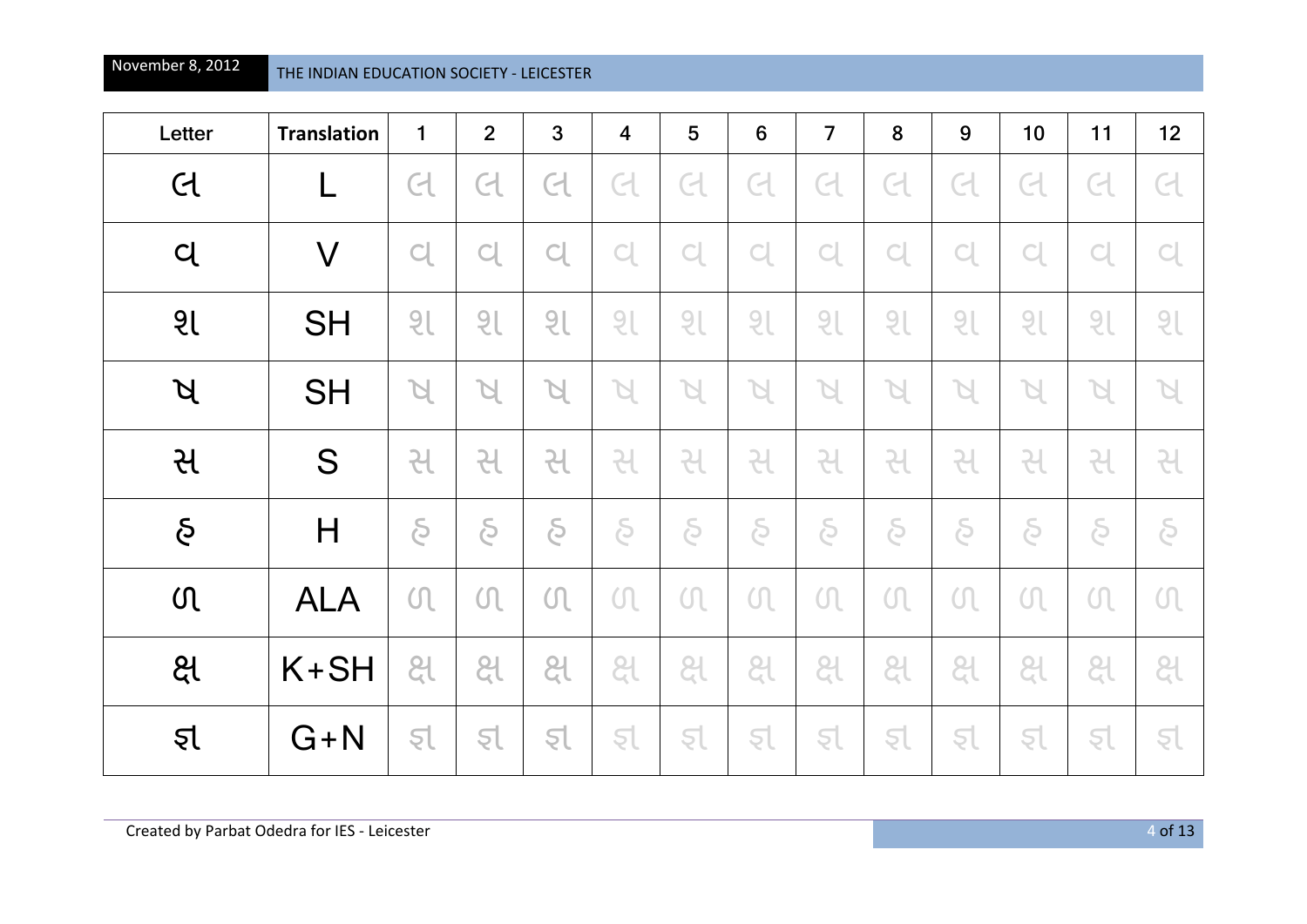| Letter         | <b>Translation</b> | $\mathbf{1}$                | $\overline{2}$ | 3                           | $\overline{\mathbf{4}}$ | 5           | 6           | $\overline{7}$ | 8             | 9             | 10             | 11                      | 12                 |
|----------------|--------------------|-----------------------------|----------------|-----------------------------|-------------------------|-------------|-------------|----------------|---------------|---------------|----------------|-------------------------|--------------------|
| $\mathcal{A}$  | Tra                | $\mathcal{A}$               | ત્ર            | ત્ર                         | ત્ર                     | ત્ર         | ત્ર         | ત્ર            | ત્ર           | ત્ર           | $\mathfrak{p}$ | ત્ર                     | ત્ર                |
| 外              | Ri                 | 25                          | 25             | 25                          | 25                      | わ           | 25          | 25             | わ             | わ             | 29             | 25                      | 29                 |
| અ              | A                  | 게                           | 게              | 게                           | 게                       | 게           | 게           | 2내             | 게             | 게             | 게              | 게                       | 게                  |
| આ              | AA                 | <b>આ</b>                    | <b>આ</b>       | 게                           | <b>PHI</b>              | આ           | 게           | 게              | 게             | <b>JUS</b>    | 게              | 게                       | આ                  |
| $\delta$       | E                  | $\mathcal{E}$               | $\mathsf{S}$   | $\mathcal{E}_{\mathcal{C}}$ | $\mathcal{E}$           | $\epsilon'$ | $\epsilon'$ | ۶S             | $\mathcal{E}$ | $\mathcal{E}$ | $\zeta$        | $\epsilon'$             | $\mathsf{S}$       |
| $\delta$       | EE                 | $\mathcal{E}$               | $\mathcal{E}$  | $\mathcal{E}_{\mathcal{E}}$ | 55                      | 55          | ႘ၟ          | یج             | $\mathcal{E}$ | یج            | 55             | ႘ၟ                      | ႘ၟ                 |
| $\overline{G}$ | $\bigcup$          | $\overline{(\overline{3})}$ | િ              | 3                           | િ                       | િ           | િ           | િ              | 3             | િ             | $\overline{z}$ | $\overline{\textbf{S}}$ | ઉ                  |
| એ              | AY                 | 게                           | り              | り                           | 레                       | 레           | 외           | 게              | 레             | 레             | 레              | 외                       | 게                  |
| ઐ              | AI                 | ઐ                           | り              | 게                           | 레                       | $\vec{u}$   | ઐ           | 게              | 게             | -3<br>레       | 게              | 게                       | $\Rightarrow$<br>게 |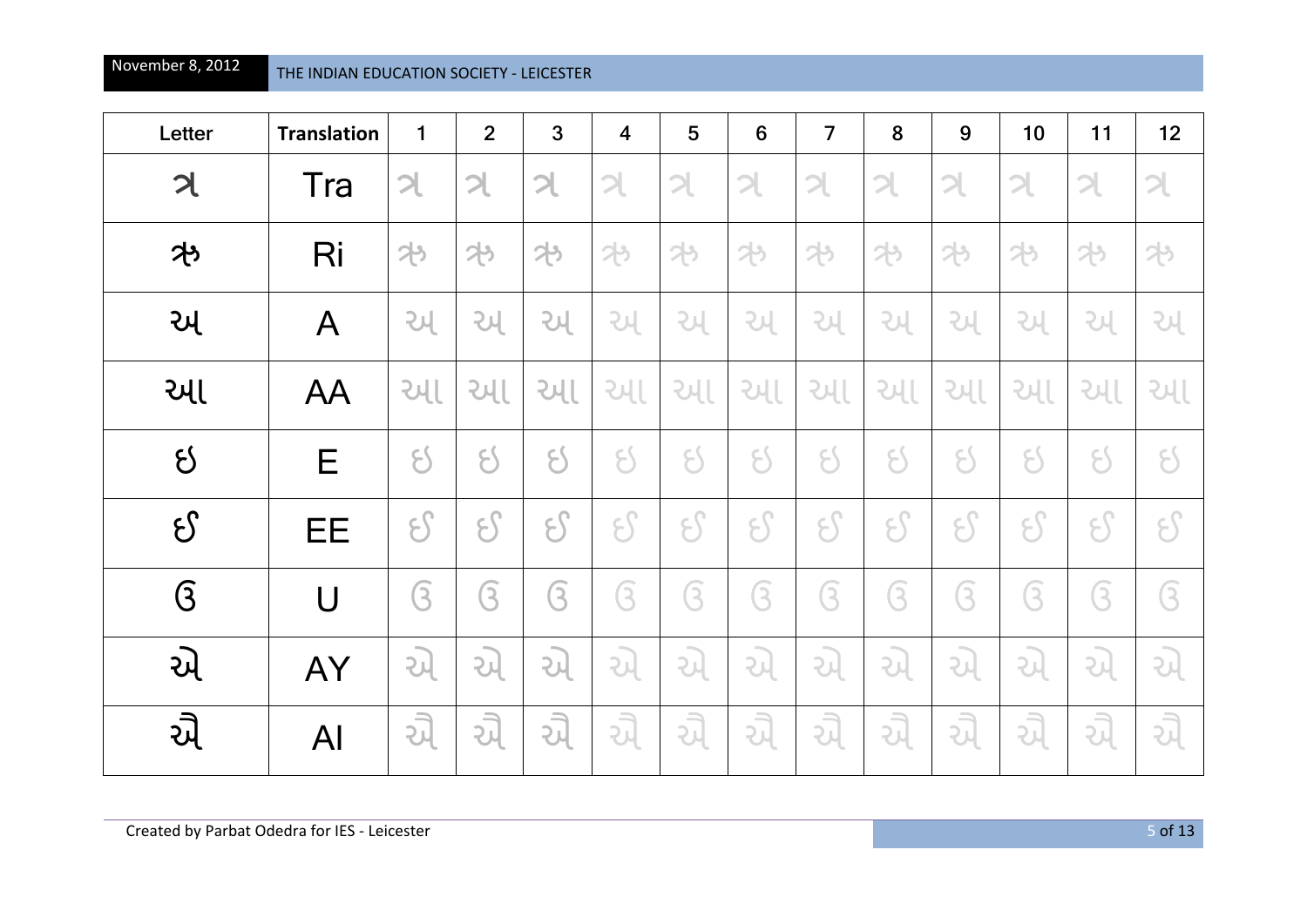| આ  |    | આ  |    |    |    | $ 3\lambda $ $ 3\lambda $ $ 3\lambda $ $ 3\lambda $ $ 3\lambda $ $ 3\lambda $ $ 3\lambda $ $ 3\lambda $ $ 3\lambda $ |     |    |    |    |    |     |  |
|----|----|----|----|----|----|----------------------------------------------------------------------------------------------------------------------|-----|----|----|----|----|-----|--|
| આે | OU | ઔ  |    |    |    | ઔ  ઔ  ઔ  ઔ  ઔ  ઔ  ઔ  ઔ  ઔ  ઔ                                                                                         |     |    |    |    |    |     |  |
| અ  | UN | અં | અં | અં | અં | અં                                                                                                                   | 'અં | અં | અં | અં | અં | -અં |  |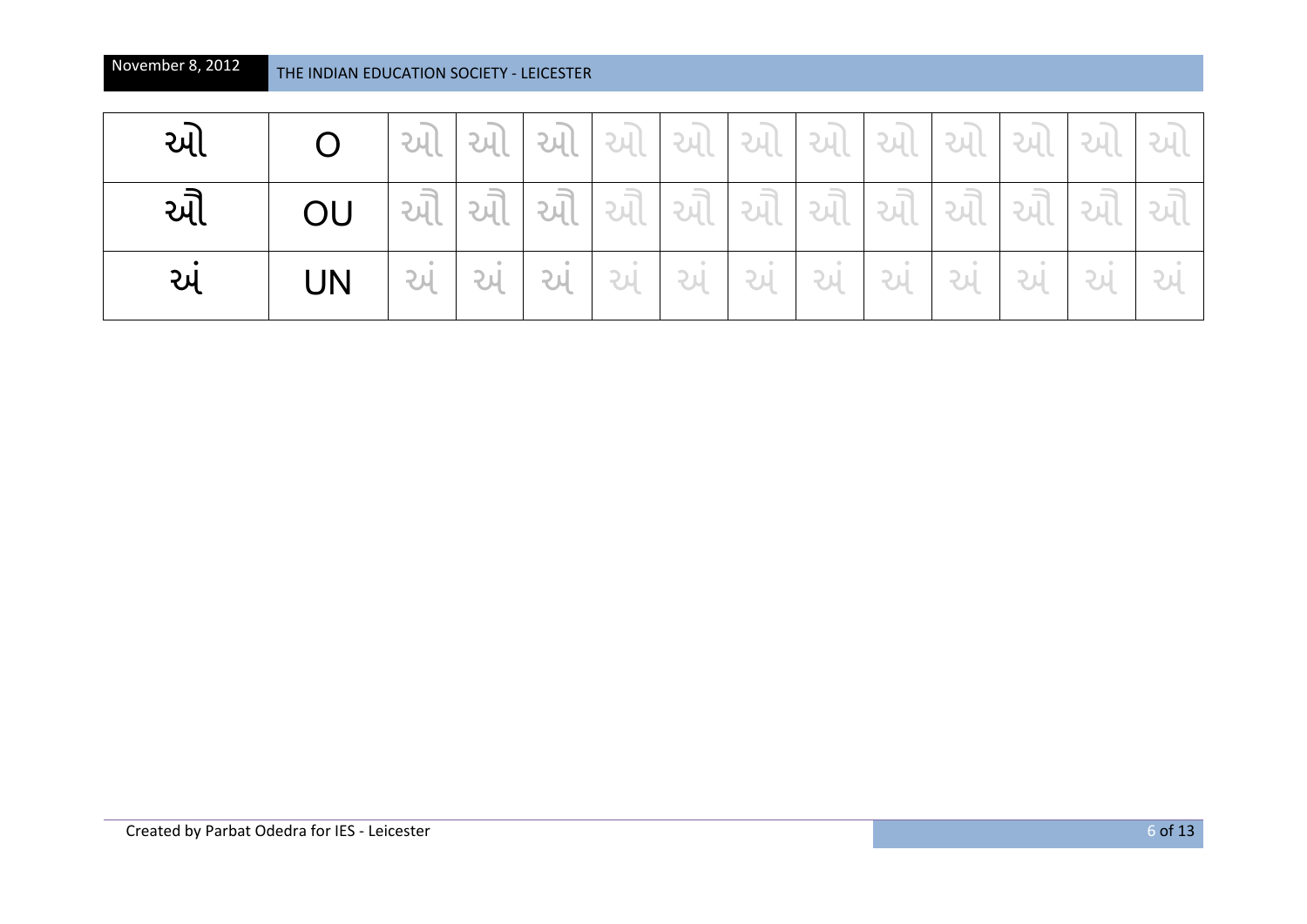|                    | <b>Plosive</b> |                  |                    |                  |                    |    |                    |                             |  |                |          |                 |            |                 |     |  |
|--------------------|----------------|------------------|--------------------|------------------|--------------------|----|--------------------|-----------------------------|--|----------------|----------|-----------------|------------|-----------------|-----|--|
|                    |                | <b>Voiceless</b> |                    |                  | <b>Voiced</b>      |    |                    |                             |  | <b>Nasal</b>   |          | <b>Sonorant</b> |            | <b>Sibilant</b> |     |  |
| <b>Unaspirated</b> |                |                  |                    | <b>Aspirated</b> | <b>Unaspirated</b> |    |                    | <b>Aspirated</b>            |  |                |          |                 |            |                 |     |  |
| <b>Velar</b>       | $\mathsf{S}$   | ka               |                    | $\mathbf{u}$ kha | JC                 | ga |                    | $U_{gha}$                   |  | $\overline{S}$ | ńa       |                 |            |                 |     |  |
| <b>Palatal</b>     |                | 긴 cha 9          |                    | chha             | $\alpha$           | ja | $\mathfrak{B}$ jha |                             |  | $\mathcal{A}$  | ña       | ય               | ya         | 91              | śha |  |
| S <u>xeftoflex</u> |                | ța               | $\delta$           | tha              | $\mathsf{S}$       | da |                    | $\delta$ dha                |  | <b>ISL</b>     | ņa       | $\mathcal{E}$   | ${\rm ra}$ | $\beta$         | şa  |  |
| <b>Dental</b>      |                | $\sigma$ ta      | $\mathfrak{A}$     | tha              | $\epsilon$         | da |                    | $\overline{\mathbf{u}}$ dha |  | $\sigma$       | na       | C               | la         | સ               | sa  |  |
| <b>Labial</b>      |                | $\mathbf{u}$ pa  | $\boldsymbol{\xi}$ | pha              | $\omega$           | ba | H bha              |                             |  | $\mathcal{H}$  | $\rm ma$ | $\alpha$        | va         |                 |     |  |
| <b>Guttural</b>    |                | $\delta$         |                    | $\,$ ha          |                    |    |                    |                             |  |                |          |                 |            |                 |     |  |
| <b>Retroflex</b>   |                | $\Omega$         |                    | <i>l</i> a       |                    |    |                    |                             |  |                |          |                 |            |                 |     |  |
|                    |                | <u>ક્ષ</u>       |                    | kşa              |                    |    |                    |                             |  |                |          |                 |            |                 |     |  |
|                    |                | इ                |                    | jña              |                    |    |                    |                             |  |                |          |                 |            |                 |     |  |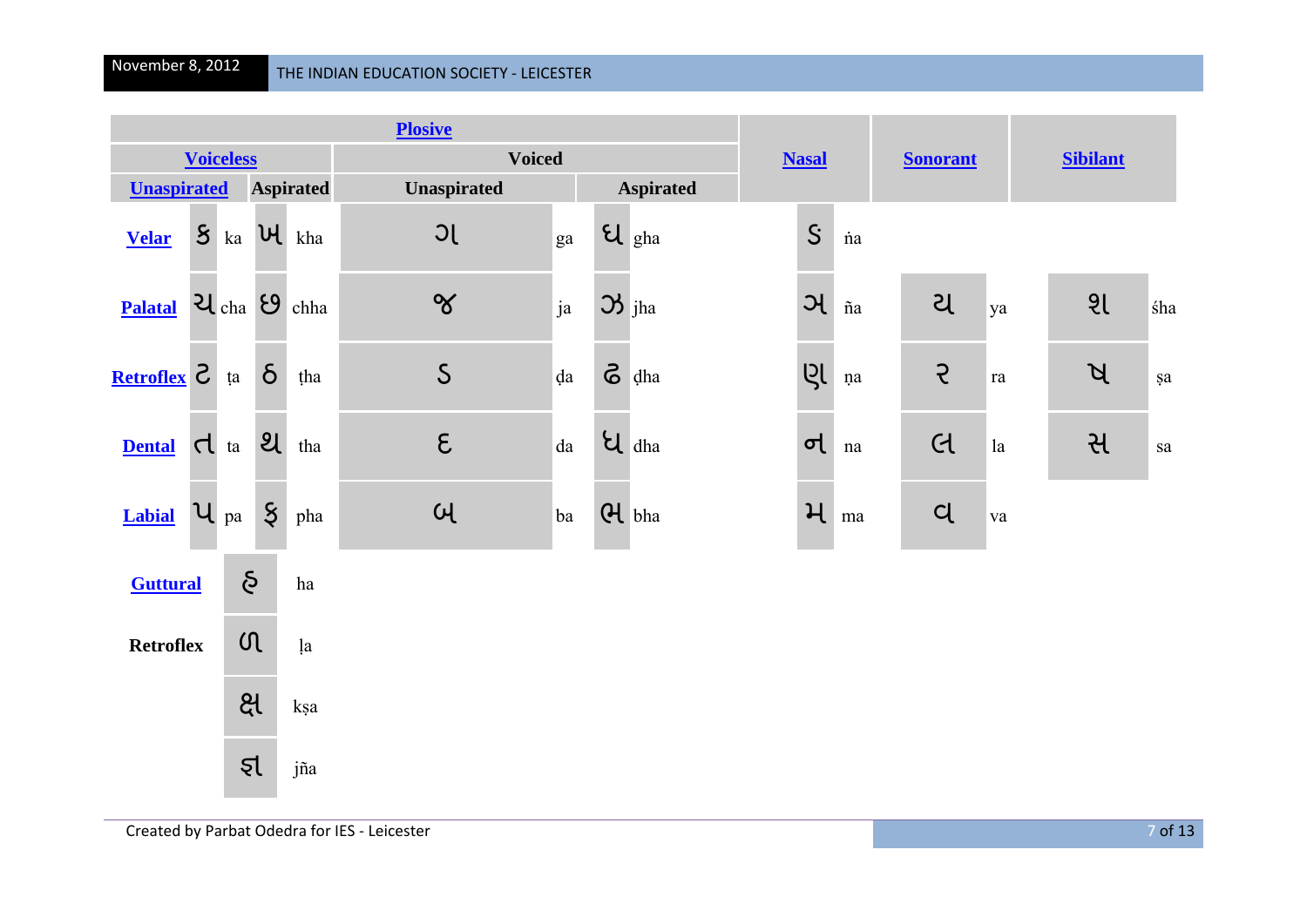| Slug                                              | Gujarati                  | English                                                                        |
|---------------------------------------------------|---------------------------|--------------------------------------------------------------------------------|
| k k like the k in skin or<br>the qu in french qui | $\frac{8}{1}$             | $k$ k (like the k in skin, or the qu in French qui)                            |
| kh kh like the kh in                              |                           |                                                                                |
| back hand but with<br>more aspi                   | ખ                         | $k^h$ kh (like the k+h in back-hand, but with more aspiration)                 |
| g g like the g in god                             | ગ                         | $g$ g (like the g in god)                                                      |
| gh like the gh in bag                             |                           |                                                                                |
| handle but with more                              | <u>ધ</u>                  | $gh$ gh (like the g+h in bag-handle, but with more aspiration)                 |
| aspira                                            |                           |                                                                                |
| ng like the ng in king                            | S                         | $\eta$ ng (like the ng in king)                                                |
| t ch like the ch in chin                          | ચ                         | $f$ ch (like the ch in chin)                                                   |
| th chh like the tchh in                           |                           |                                                                                |
| catch him but with more                           | $9$                       | $f^{\prime\prime}$ chh (like the tch+h in catch-him, but with more aspiration) |
| a                                                 |                           |                                                                                |
| d j like the j in jump                            | $\underline{\mathcal{X}}$ | $d\zeta$ j (like the j in jump)                                                |
| d jh like the dgeh in                             |                           |                                                                                |
| judge him but with more                           | $\frac{3}{2}$             | $d\zeta^h$ jh (like the dge+h in judge-him, but with more aspiration)          |
| asp                                               |                           |                                                                                |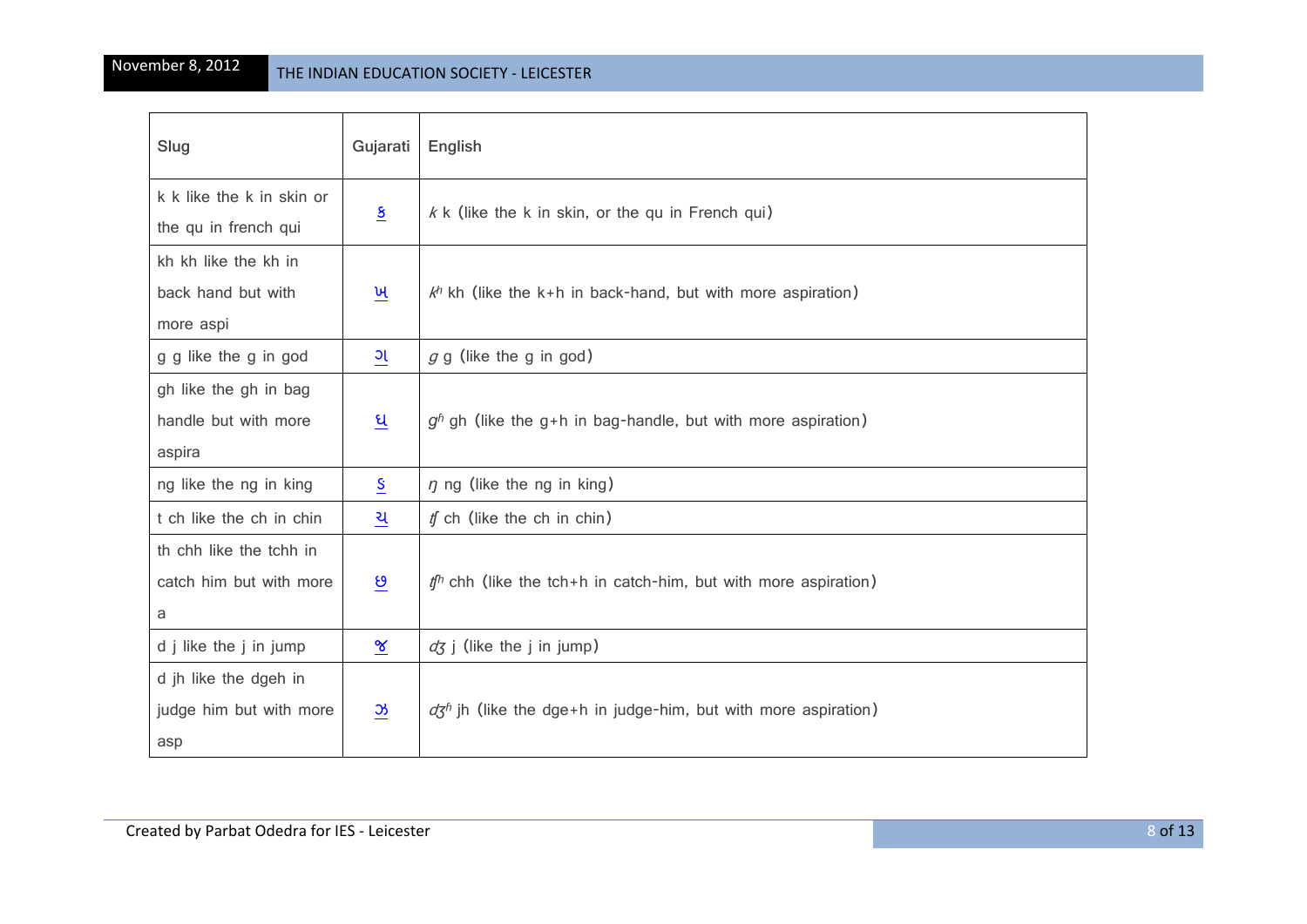| ny like the n in spanish<br>senor or the ni in          | ઞ                    | $\eta$ ny (like the $\ddot{\text{n}}$ in Spanish señor, or the ni in companion)                                               |
|---------------------------------------------------------|----------------------|-------------------------------------------------------------------------------------------------------------------------------|
| compa                                                   |                      |                                                                                                                               |
| t retroflex t like the t in<br>hashtag but with the     | $\overline{S}$       | $f$ t (retroflex t, like the t in hashtag but with the tongue curled back further)                                            |
| h th retroflex aspirated t<br>like the th in cat ho     | $\underline{\delta}$ | $fh$ th (retroflex aspirated t, like the t+h in cat-house but with the tongue curled back<br>further and more aspiration)     |
| d retroflex d like the d<br>in trashed but with the     | $S_{\parallel}$      | $q$ d (retroflex d, like the d in trashed but with the tongue curled back further)                                            |
| dh retroflex aspirated d<br>like the dh in hold him     | $\frac{6}{5}$        | $q^{f_0}$ dh (retroflex aspirated d, like the d+h in hold-him but with the tongue curled back<br>further and more aspiration) |
| n retroflex nasal like the<br>n in fishnet but the w    | ણ                    | $\eta$ n (retroflex nasal, like the n in fishnet but the with tongue curled back further)                                     |
| t t dental t like the t in<br>french tu or the t in     | d                    | $f$ t (dental t, like the t in French tu, or the t in star but with the tongue touching the<br>teeth)                         |
| th th dental th like the<br>th in hit him but with t    | <u>શ</u>             | $\hat{\psi}$ th (dental t+h, like the t+h in hit-him but with the tongue touching the teeth and more<br>aspiration)           |
| d d dental d like the d<br>in dog but with the<br>tongu | ε                    | $d$ d (dental d, like the d in dog but with the tongue touching the teeth)                                                    |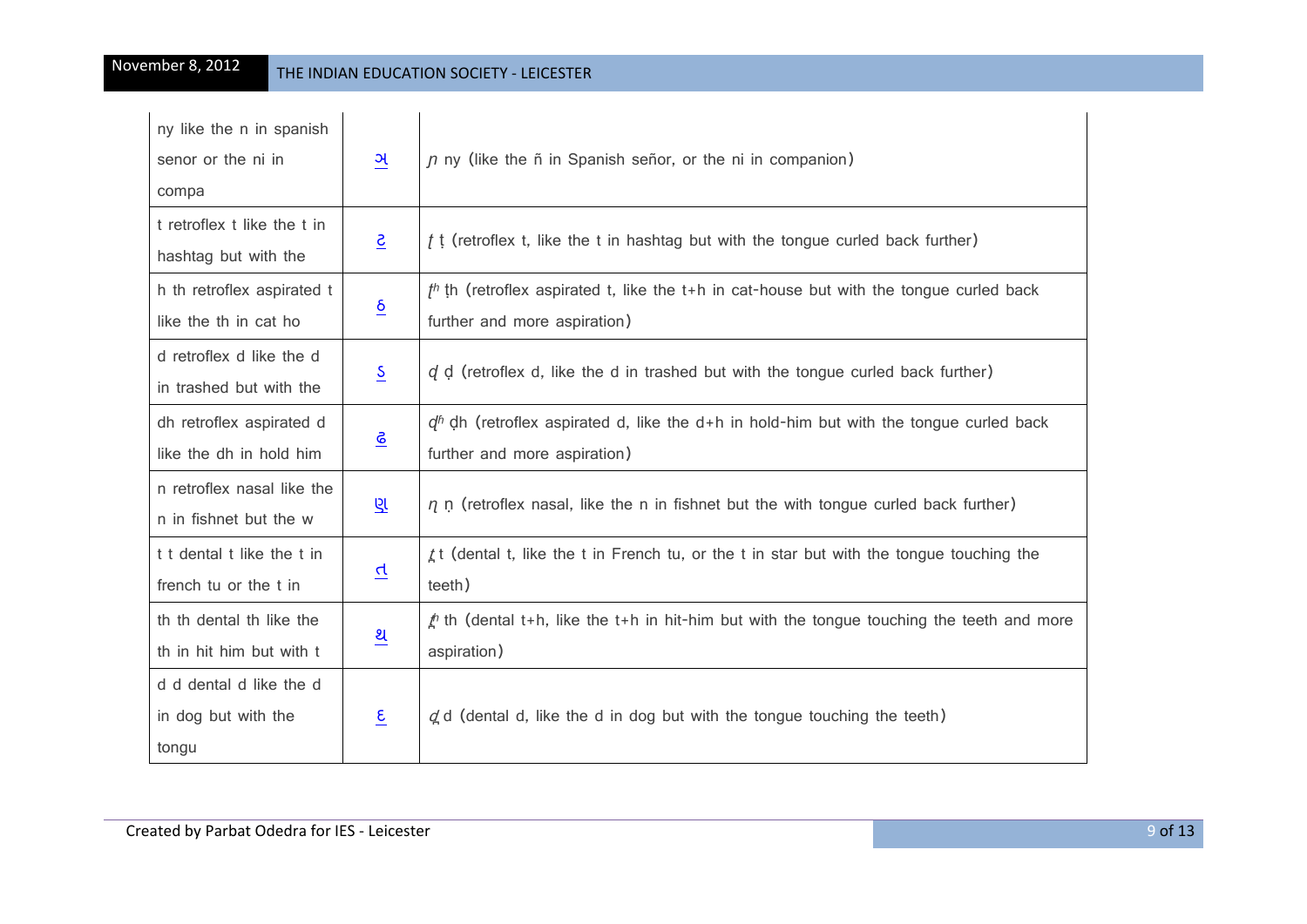## November 8, 2012 <mark> <sub>THE</sub></mark>

| d dh dental dh like the<br>dh in hold him but with<br>t | ધ                        | $q^{6}$ dh (dental d+h, like the d+h in hold-him but with the tongue touching the teeth and<br>more aspiration) |
|---------------------------------------------------------|--------------------------|-----------------------------------------------------------------------------------------------------------------|
| n n dental n like the nn<br>in french bonne or the<br>n | $\underline{\mathsf{d}}$ | $n \times n$ (dental n, like the nn in French bonne, or the n in now but with the tongue touching<br>the teeth) |
| p p like the p in spin or<br>the p in french pont       | $\underline{u}$          | $\rho$ p (like the p in spin, or the p in French pont                                                           |
| f f like the f in father                                | $\frac{5}{2}$            | ff (like the f in father)                                                                                       |
| b b like the b in bag                                   | બ                        | $b$ b (like the b in bag)                                                                                       |
| b bh like the bh in<br>abhor but with more<br>aspiratio | ભ                        | $b6$ bh (like the b+h in abhor, but with more aspiration)                                                       |
| m m like the m in<br>mother                             | મ                        | $m$ m (like the m in mother)                                                                                    |
| j y like the y in yes                                   | ચ                        | $j y$ (like the y in yes)                                                                                       |
| r like the r in spanish<br>tres                         | $\overline{\mathcal{E}}$ | r r (like the r in Spanish tres)                                                                                |
| I I like the I in long                                  | લ                        | $/$ (like the I in long)                                                                                        |
| v between english v<br>and w                            | વ                        | $\upsilon$ v (between English v and w)                                                                          |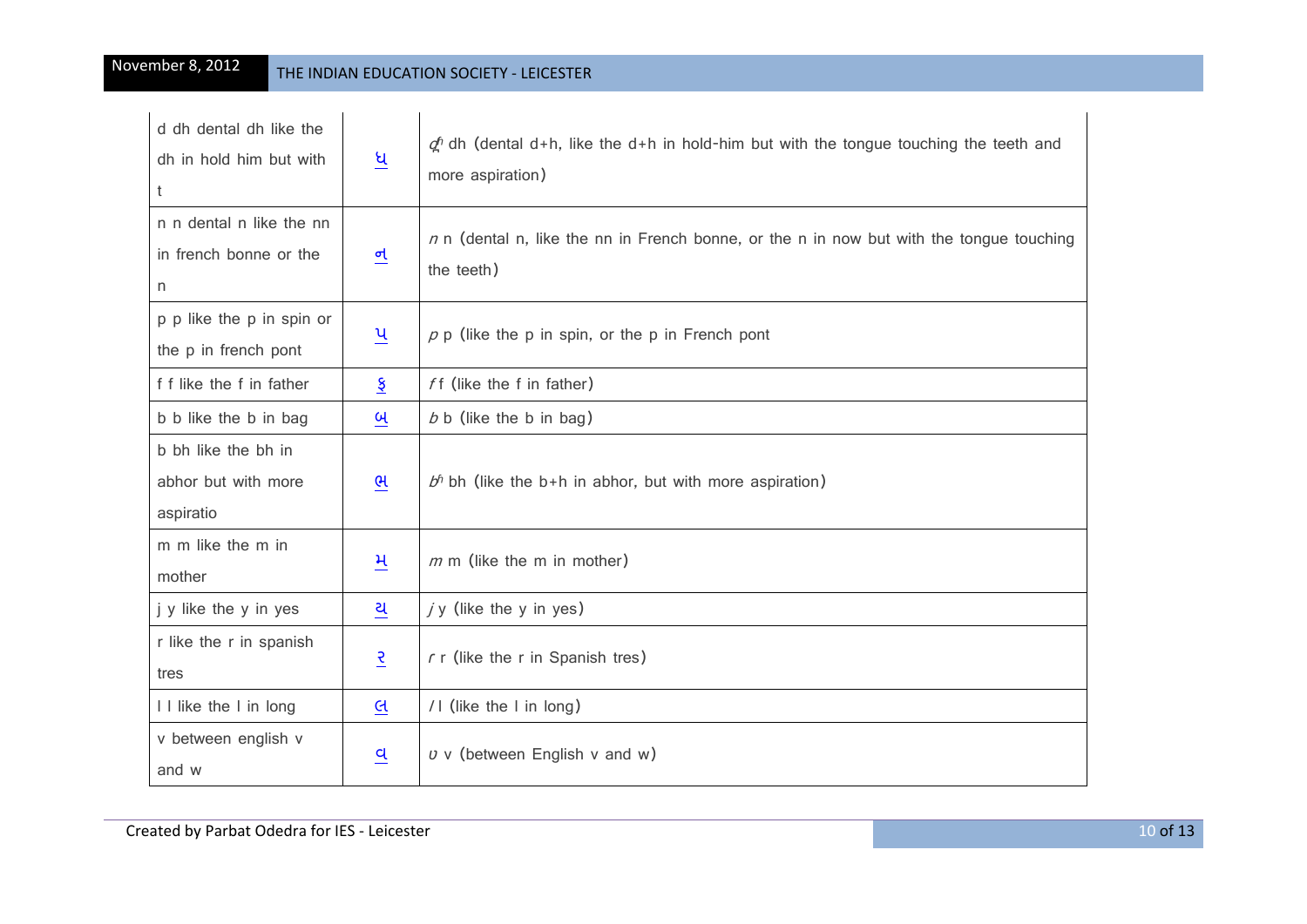| sh like the sh in ship    | શ                        | $\int$ sh (like the sh in ship)                                                     |  |  |  |  |  |  |  |
|---------------------------|--------------------------|-------------------------------------------------------------------------------------|--|--|--|--|--|--|--|
| s s like the s in sit     | સ                        | $s$ s (like the s in sit)                                                           |  |  |  |  |  |  |  |
| sh like the sh in ship 2  | $\cancel{q}$             | $\int$ sh (like the sh in ship)                                                     |  |  |  |  |  |  |  |
| h like the h in hat but   | <u>ତ</u>                 | $h$ h (like the h in hat, but more throaty)                                         |  |  |  |  |  |  |  |
| more throaty              |                          |                                                                                     |  |  |  |  |  |  |  |
| I retroflex I with the    |                          |                                                                                     |  |  |  |  |  |  |  |
| tongue curled back and    | n                        | [ ] (retroflex I, with the tongue curled back and rapidly striking the hard palate) |  |  |  |  |  |  |  |
| rap                       |                          |                                                                                     |  |  |  |  |  |  |  |
| a like the er in butter   | અ                        | $\theta$ a (like the er in butter)                                                  |  |  |  |  |  |  |  |
| a like the a in father    | આ                        | $\alpha$ a (like the a in father, but shorter)                                      |  |  |  |  |  |  |  |
| but shorter               |                          |                                                                                     |  |  |  |  |  |  |  |
| i i like the i in igloo   | ઇ                        | i i (like the i in igloo)                                                           |  |  |  |  |  |  |  |
| i i like the ee in see 2  | <u>ઇ</u>                 | $i$ (like the ee in see)                                                            |  |  |  |  |  |  |  |
| u u like the ou in french |                          |                                                                                     |  |  |  |  |  |  |  |
| boue or the oo in food    | $\underline{\mathsf{G}}$ | u u (like the ou in French boue, or the oo in food but shorter)                     |  |  |  |  |  |  |  |
| u u like the ou in french |                          |                                                                                     |  |  |  |  |  |  |  |
| boue or the oo in food    | ઊ                        | u u (like the ou in French boue, or the oo in food but longer)                      |  |  |  |  |  |  |  |
| 5                         |                          |                                                                                     |  |  |  |  |  |  |  |
| r vocalic r like the r in |                          |                                                                                     |  |  |  |  |  |  |  |
| spanish tres              | ₩                        | r r ('vocalic r', like the r in Spanish tres)                                       |  |  |  |  |  |  |  |
| e e like the e in help    | એ                        | $e \in$ (like the e in help)                                                        |  |  |  |  |  |  |  |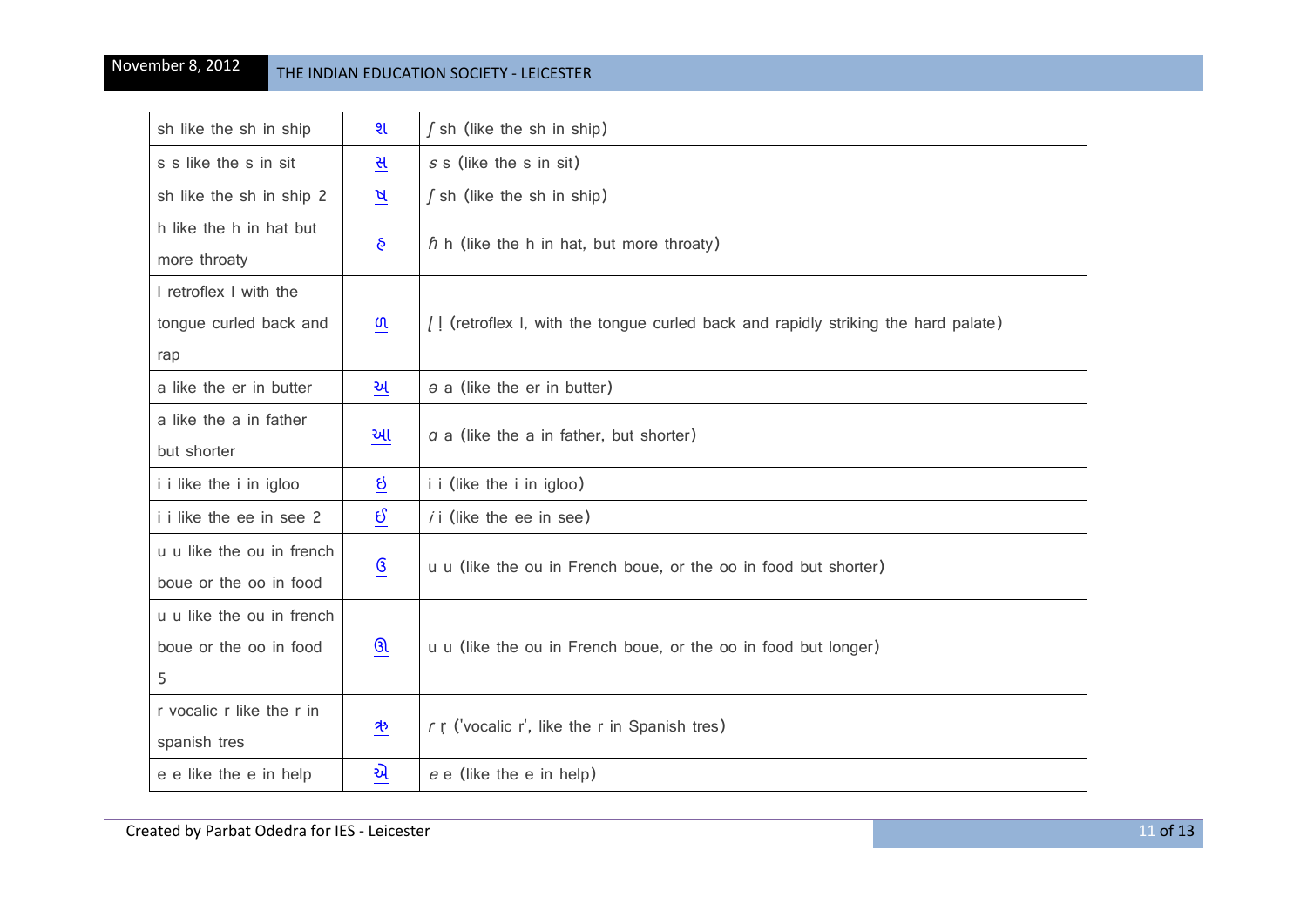| <i>i</i> ai like the aea in | ઐ              | $\theta$ <i>i</i> ai (like the $a + ea$ in panda-eats)         |
|-----------------------------|----------------|----------------------------------------------------------------|
| panda eats                  |                |                                                                |
| o o like the o in or but    | ઓ              | $o$ o (like the o in or, but shorter)                          |
| shorter                     |                |                                                                |
| u au like the ou in         | ઔ              | au au (like the ou in house)                                   |
| house                       |                |                                                                |
| nasal marker adding         |                |                                                                |
| this to the top of a        |                | nasal marker - adding this to the top of a letter nasalises it |
| letter n                    |                |                                                                |
| pa this is what looks       |                |                                                                |
| like added to a             | પા             | pa U+34l (this is what 34l looks like added to a consonant)    |
| consonant                   |                |                                                                |
| pee this is what looks      |                |                                                                |
| like added to a             | પિ             | pee $U+U$ (this is what U looks like added to a consonant)     |
| consonant                   |                |                                                                |
| pee this is what looks      |                |                                                                |
| like added to a             | પી             | pee $U + E$ (this is what $E$ looks like added to a consonant) |
| consonant 2                 |                |                                                                |
| poo this is what looks      |                |                                                                |
| like added to a             | $\mathfrak{A}$ | poo $U+G$ (this is what $G$ looks like added to a consonant)   |
| consonant                   |                |                                                                |